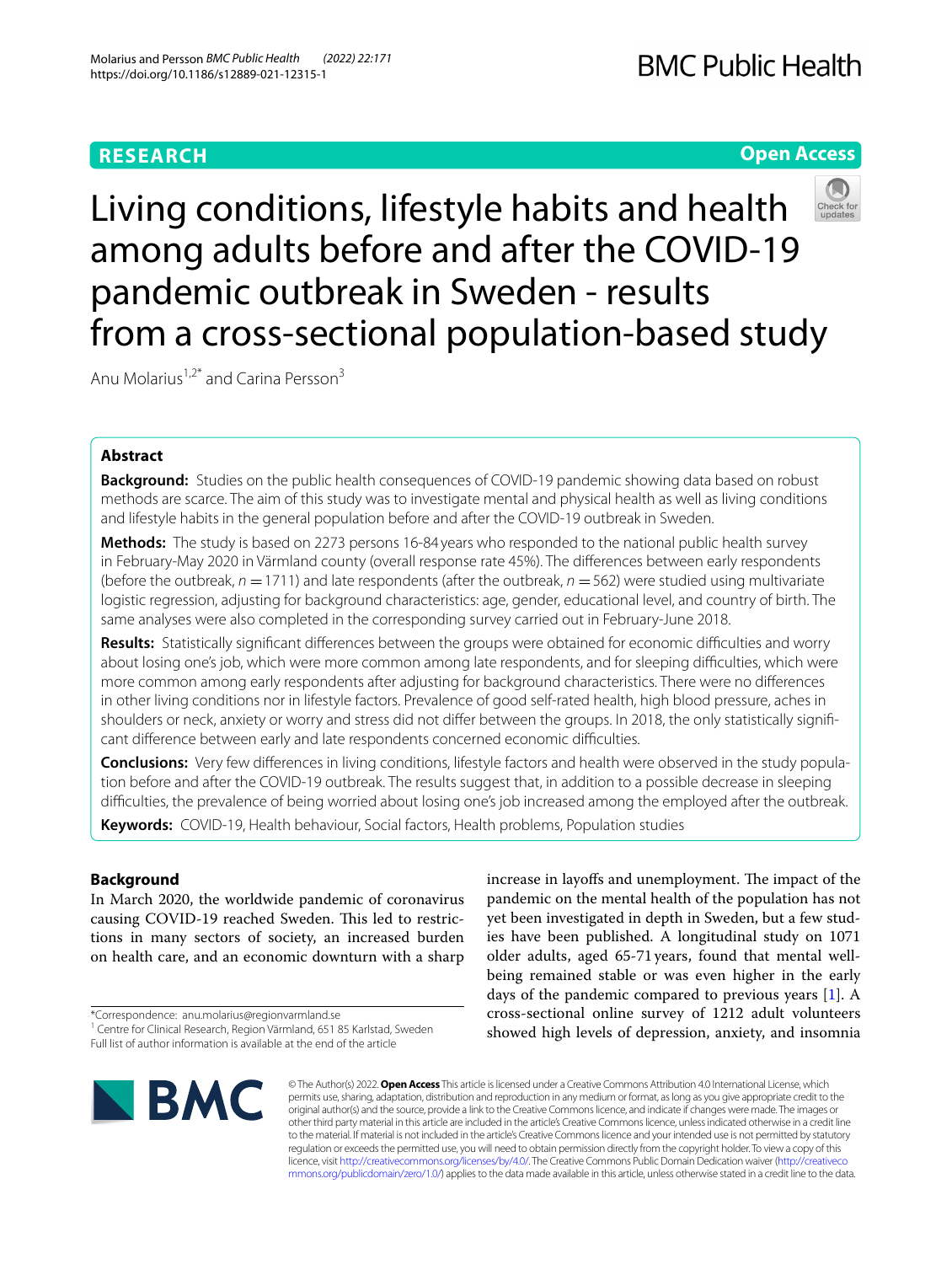but no comparison could be made with the situation before the COVD-19 outbreak [\[2](#page-6-1)]. An early study in the UK showed that the prevalence of depression and anxiety increased, especially among young adults, immediately after the frst lockdown [[3](#page-6-2)]. In Sweden, it was expressed that, based on past experiences of economic crises, it is likely that the COVD-19 pandemic will lead to a rise in mortality in the future  $[4]$  $[4]$ . This is because mass unemployment leads to increased mortality in the population, including mortality from alcohol-related diseases, suicide, and cardiovascular diseases, especially among men with low socioeconomic status [\[5](#page-6-4)].

The negative effects of the pandemic on mental health may arise from social measures such as quarantine and lockdown, fear of COVID-19 disease and lifestyle changes [\[6](#page-6-5), [7\]](#page-6-6). In addition, some specifc population groups such as young people, the elderly and people with learning disabilities and mental disabilities may be more affected than others  $[7]$  $[7]$ . The WHO and the UN have also highlighted the impact of the pandemic on the mental health of the population and the need to invest in health promotion and prevention in addition to health interventions [\[8](#page-6-7), [9\]](#page-7-0).

Mental health is strongly linked to the individual's living conditions and lifestyle habits  $[10, 11]$  $[10, 11]$  $[10, 11]$  $[10, 11]$ . The recommendations to the public made by the authorities due to the COVID-19 pandemic called on people to reduce their social contacts and those over 70 years of age were recommended to refrain from seeing people outside their own family. However, social relations are in many ways important for mental health [[12\]](#page-7-3). Social support is a protective factor that can act as a bufer in psychosocial crisis situations or pressures. Furthermore, involuntary loneliness has been shown to have a strong link to depression among the elderly [[13](#page-7-4)]. In addition to social relations, economic factors have a major impact on mental health. Those with financial difficulties have more mental health problems and depression [[14](#page-7-5), [15\]](#page-7-6). Recipients of fnancial assistance and unemployed young adults have a higher incidence of mental health problems than others [\[16](#page-7-7)]. Other factors strongly linked to mental illhealth are physical inactivity, daily smoking, and obesity [[17–](#page-7-8)[19](#page-7-9)].

Mental health is also associated with physical health. This is especially true for musculoskeletal disorders that are often work-related and symptoms of overexertion. Psychological factors such as stress and anxiety are also assumed to be related to musculoskeletal pain. Anxiety, nervousness, and experiences of mental stress increase muscle tension which contributes to pain, especially in the neck and shoulders [\[20\]](#page-7-10).

Population surveys are commonly used to measure living conditions, lifestyle habits and health in the general population. The answers from persons who respond early or late, that is before and after a frst reminder to a survey questionnaire tend, however, to differ in several ways  $[21]$  $[21]$ . For example, non-native persons, those with only pre-secondary education and younger age groups are more often late respondents. Furthermore, younger people and people with low levels of education can more often be reached by telephone follow-ups of non-respondents [\[22](#page-7-12), [23](#page-7-13)]. We observed in a large survey in Sweden, that it was somewhat more common with good health as well as being physically active and having trust in others among those who responded early compared to those who responded late [\[21\]](#page-7-11). However, anxiety and nervousness were somewhat more common among those with late responses. These differences persisted even when age was taken into account.

A panel of experts on mental health in the UK published a recommendation for mental health research in Lancet Psychiatry in the context of the COVID-19 pandemic [[24\]](#page-7-14) and called for high-quality data and integration of diferent perspectives. Another group also emphasized the importance of monitoring mental disorders as well as risk factors such as unemployment, economic difficulties, alcohol consumption, and lack of social support in the population [\[25](#page-7-15)]. Several studies on the adverse efects of the pandemic on mental health and risk factors among adults, for example in Sweden [\[2](#page-6-1)], Canada [\[26](#page-7-16)] and Australia [[27\]](#page-7-17) were published after the frst wave of the pandemic. However, these were usually conducted only after the outbreak of the pandemic and based on questionnaires distributed via social media, leading to self-selection, and have therefore probably exaggerated the efects of the pandemic [[28\]](#page-7-18). Since then, many more studies have been published, including a review on the mental health effects of the pandemic [[29](#page-7-19)] and a rapid review on the cardiovascular risk factors [\[30](#page-7-20)]. Neither of these reviews included, however, studies from Sweden. In addition, as Freiberg et al. [\[30](#page-7-20)] indicated, there is a high number of epidemiological studies on the impact of COVID-19 lockdown measures on modifable cardiovascular risk factors, but only a few have used probability sampling methods. Epidemiologically robust methods, such as population studies based on random population sampling and the use of exactly the same questions before and after the outbreak of the pandemic are therefore of great value.

The aim of this study was to highlight mental and physical health as well as living conditions and lifestyle habits in the adult population before and after the COVID-19 outbreak in one county in Sweden by comparing early and late respondents to the public health survey "Health on equal terms?" carried out in February-May 2020.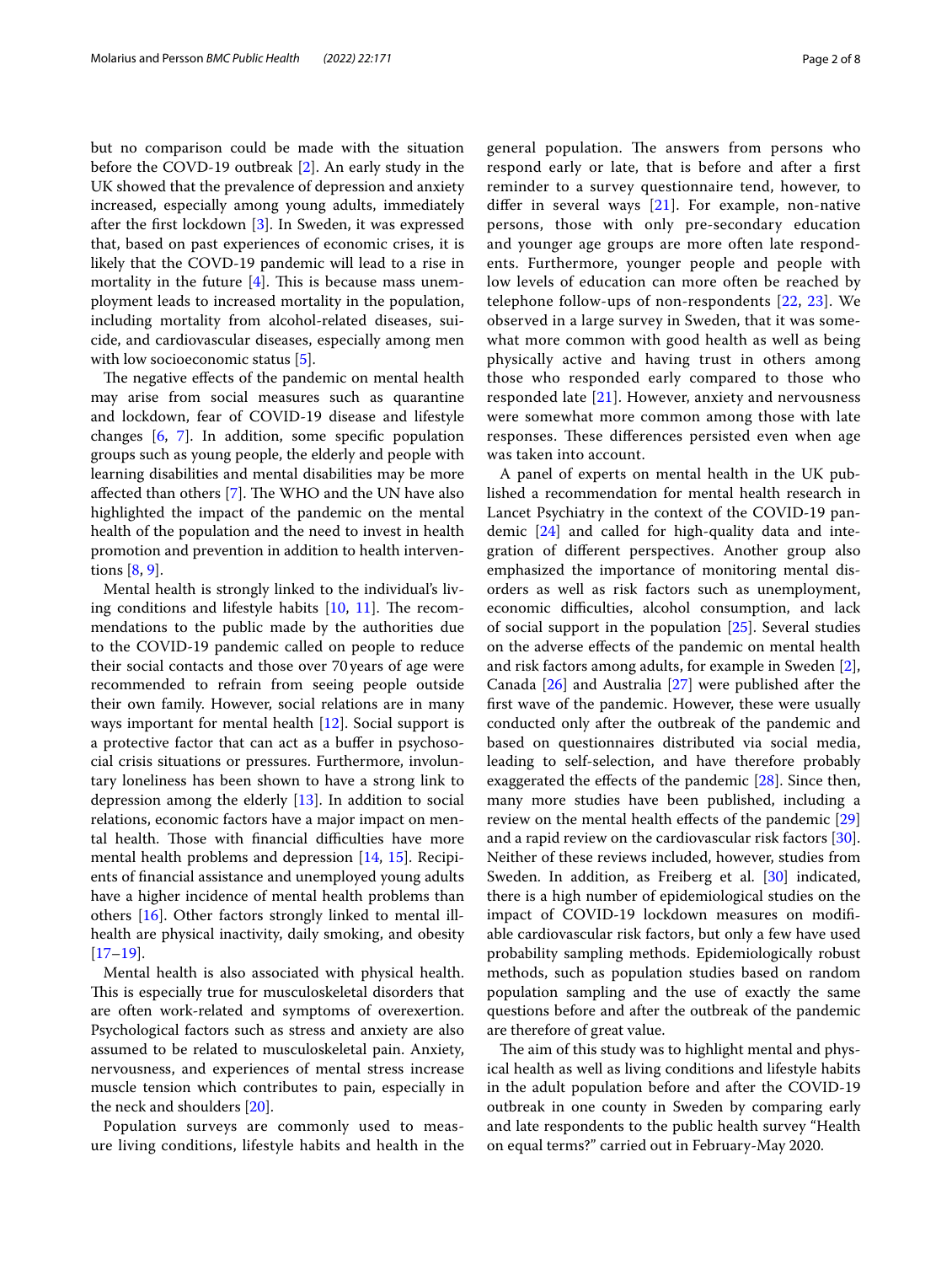#### **Methods**

The study is based on data from the population survey "Health on equal terms?" conducted in collaboration with the Public Health Agency of Sweden  $[31]$  $[31]$ . The national survey started in 2004 and has been carried out every two years since 2016 to monitor the health of the population in Sweden. The age group addressed is 16–84 years. The sample frame is the total population register at Statistics Sweden, the statistical administrative authority in Sweden, covering all inhabitants in the country. The national simple random sample in 2020 included 40,000 persons.

The present study is based on data from one county (Värmland) where an extended simple random sample was drawn. In total, the questionnaire was sent to 5091 persons in the county and 2273 individuals answered the questionnaire giving an overall response rate of 45%. The questionnaire was postal but could also be answered online. Data collection was discontinued after two postal reminders. In Värmland county, the frst COVID-19 cases were reported on 6th March 2020 [[31](#page-7-21)]. To defne those who replied before and after the COVID-19 outbreak in Sweden the respondents were divided into early ( $n = 1711$ ) and late ( $n = 562$ ) respondents, i.e. those responding between 3th February and 11th March 2020, and those responding between 12th March and 5th May, respectively. The date 11th March coincided with posting the first reminder of the survey.

Värmland county is situated in the west of Mid-Sweden, bordering to Norway, and comprises about 282,000 inhabitants. It includes one bigger city with over 90,000 inhabitants and 15 smaller municipalities. The incidence of COVID-19 was lower in Värmland than in Sweden in general during March-May 2020 and by the last week in May 533 persons had been diagnosed with COVID-19 in Värmland [[31](#page-7-21)].

The measures taken to combat the COVID-19 pandemic in Sweden included e.g. recommendations to keep distance to other people, to wash hands often, to stay at home when having symptoms of fu, to avoid travelling abroad and unnecessary travelling in Sweden, to avoid public places with crowds, and to work from home when possible. Those over 70 years of age were recommended to refrain from seeing people outside their own family. In the end of March, public gatherings of more than 50 persons were forbidden. No total lockdown was, however, instituted in Sweden.

To explore whether the results observed in 2020 are due to the COVID-19 pandemic, the same analyses were run in the corresponding "Health on equal terms?" survey which was carried out between 28th February and 18th June 2018. In total, 2142 persons aged 16-84 years responded to the survey in Värmland county with an overall response rate 42%. Out of these, 1660 individuals responded before (early respondents) and 482 after (late respondents) the frst reminder sent on 10th April 2018.

#### **Confounding variables**

Information on gender, age, level of education and country of birth are based on register data from Statistics Sweden. Educational level was categorised into three levels: compulsory education, secondary education, and postsecondary education. Country of birth was dichotomized into those born in Sweden and those born outside Sweden.

#### **Outcome variables**

#### *Living conditions*

Social support was measured with the question "Do you have anyone you can share your innermost feelings with and confde in?" (yes/no).

Economic difficulties were estimated with the question "During the last 12 months, have you ever had diffculty in managing the regular expenses for food, rent, bills etc.?". The response options were "no", "yes, once", "yes, more than once" where the last two categories were combined to yes.

Trust in other people was measured with the question "Do you think that, in general, people can be trusted?" (yes/no). Employed people were defned as being worried about losing their job if they answered "yes" to the question "Are you worried about losing your job in the coming year?"

#### *Lifestyle factors*

Two questions for measuring physical activity were used. The first question was: How much time do you spend in a normal week on physical training that leaves you out of breath – for example running, ftness training, or ball sports? The response options were: 0 min/no time; less than 30 min; 30–59 min (0.5–1 h); 60–89 min  $(1-1.5 h)$ ; 90-119 min  $(1.5-2 h)$ ; 2h or more. The second question was: How much time do you spend in a normal week on daily activities – for example walking, cycling, or gardening? Count all time together (at least 10 min at a time). The response options were: 0 min; less than 30 min;  $30-59$  min  $(0.5-1 h)$ ;  $60-89$  min  $(1-1.5 h)$ ; 90–149 min (1.5–2.5 h); 150–299 min (2.5–5 h); 5 h or more. These questions are used to measure whether the respondent reaches 150 activity minutes per week as recommended by the WHO. The number of minutes from the physical training and daily activities were summed together, with the number from the frst variable counting double [[32\]](#page-7-22).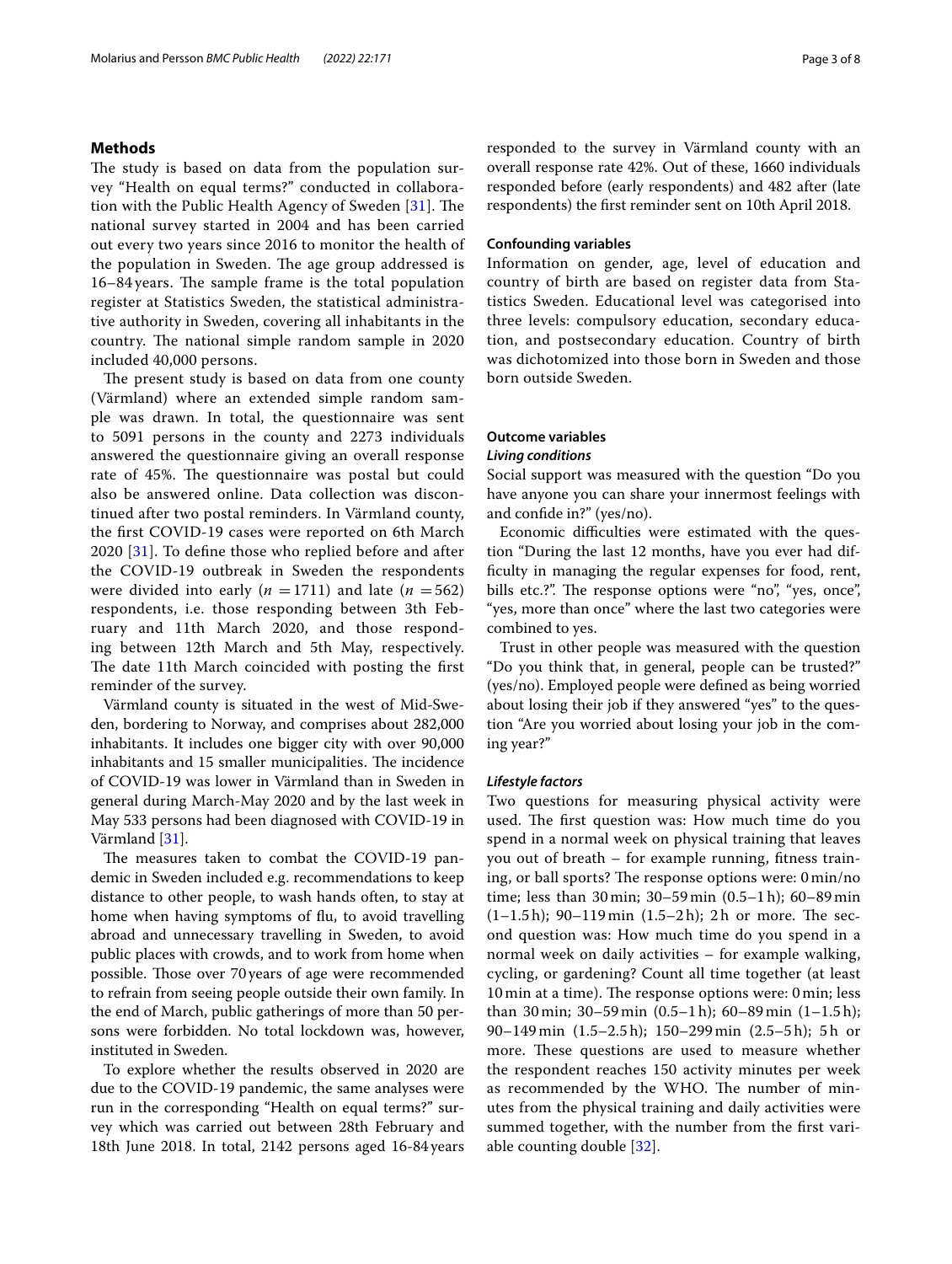Sitting duration was asked with the question "How much do you sit during a normal day, not counting sleep?" The answer categories were dichotomised into those who sit less than 10h and those who sit at least 10h a day.

Smoking was measured using the question "Do you smoke" ("no", "yes, sometimes", "yes, daily").

Alcohol consumption was measured using Alcohol Use Disorders Identifcation Test-C (AUDIT-C). AUDIT-C is a widely used and validated screening instrument of alcohol use. It comprises three questions on the frequency and quantity of alcohol consumption. We used the following cut-ofs for risk-drinker: 6 or more points in men and 5 or more points in women [[32](#page-7-22)].

#### *Health*

The following variables were used to measure the respondents' health [\[32](#page-7-22)]. Self-rated health (SRH) was measured with the question "How would you describe your health in general?". Response options were very good, good, fair, poor and very poor. In the statistical analysis the options were dichotomised into good (very good or good) and poorer than good (fair, poor or very poor) SRH.

Illnesses were measured with the following question: Do you have any of the following illnesses (with answer options No; Yes, but no discomfort; Yes, minor discomfort; Yes, severe discomfort)? Illnesses included high blood pressure, and the last three categories were combined to Yes.

Symptoms were derived from the question: Do you have any of the following discomforts or symptoms? These included "aches in the shoulders or neck", "sleeping difficulties" and "anxiety or worry". The answer categories were No; Yes, minor discomfort and Yes, severe discomfort, where the two latter categories were combined to Yes.

Stress was measured with the question "Do you feel stressed at present? By stressed, we mean a condition where you feel tense, restless, nervous, uneasy or unable to concentrate." The answer options were Not at all; To some extent; Quite a lot and Very much, where the last three options were defned as having stress.

#### **Ethical considerations**

The study followed the Swedish guidelines for studies in social sciences and humanities, in accord with the Declaration of Helsinki and the data are protected by the law of official statistics. The participants were informed that completed questionnaires would be linked to the Swedish official registries through personal identifcation numbers, to access registry information on <span id="page-3-0"></span>**Table 1** Background characteristics among early and late respondents in 2020, 16-84 years

|                                  | Total | Early<br>respondent | Late<br>respondent | <i>p</i> -value for<br>difference<br>between groups |
|----------------------------------|-------|---------------------|--------------------|-----------------------------------------------------|
| N                                | 2273  | 1711                | 562                |                                                     |
| Gender (%)                       |       |                     |                    | .115                                                |
| Women                            | 53.2  | 54.2                | 50.4               |                                                     |
| Men                              | 46.8  | 45.8                | 49.6               |                                                     |
| Age group (%)                    |       |                     |                    | < .001                                              |
| 16-29 years                      | 10.9  | 9.7                 | 14.6               |                                                     |
| 30-44 years                      | 14.2  | 12.9                | 18.0               |                                                     |
| 40-64 years                      | 32.1  | 31.6                | 33.6               |                                                     |
| 65-84 years                      | 42.9  | 45.8                | 33.8               |                                                     |
| <b>Fducational level</b><br>(% ) |       |                     |                    | .164                                                |
| l ow                             | 42.7  | 42.9                | 42.2               |                                                     |
| Medium                           | 32.9  | 31.9                | 35.7               |                                                     |
| High                             | 24.4  | 25.2                | 22.0               |                                                     |
| Country of birth<br>(% )         |       |                     |                    | .018                                                |
| Sweden                           | 89.2  | 90.1                | 86.5               |                                                     |
| Other                            | 10.8  | 9.9                 | 13.5               |                                                     |

gender, age, country of birth and educational level. The respondents thus gave their informed consent to the linking of registry data. The personal identification numbers were deleted before the data was delivered to Region Värmland. Statistics Sweden carried out the sampling, data collection and linkage with registry data and delivered the de-identified data. The study was approved by the Swedish Ethical Review Authority (Dnr 2020–04202).

#### **Statistical analysis**

Diferences in the distribution of background characteristics and SRH between early and late respondents were tested using chi-square statistics. Diference in mean age was tested using independent samples t-test. *P*-values  $<$  0.05 were considered as statistically significant. The differences in living conditions, lifestyle habits, and health between early and late respondents were studied using multivariate binary logistic regression, with early/late response as the independent variable (reference category=early response), adjusting for background characteristics gender, age group, educational level, and country of birth. The results are reported as odds ratios  $(OR)$  and 95% confdence intervals (95% CI) for each living condition, lifestyle habit and health condition as outcome at a time. All analyses were conducted in IBM SPSS Statistics, version 26.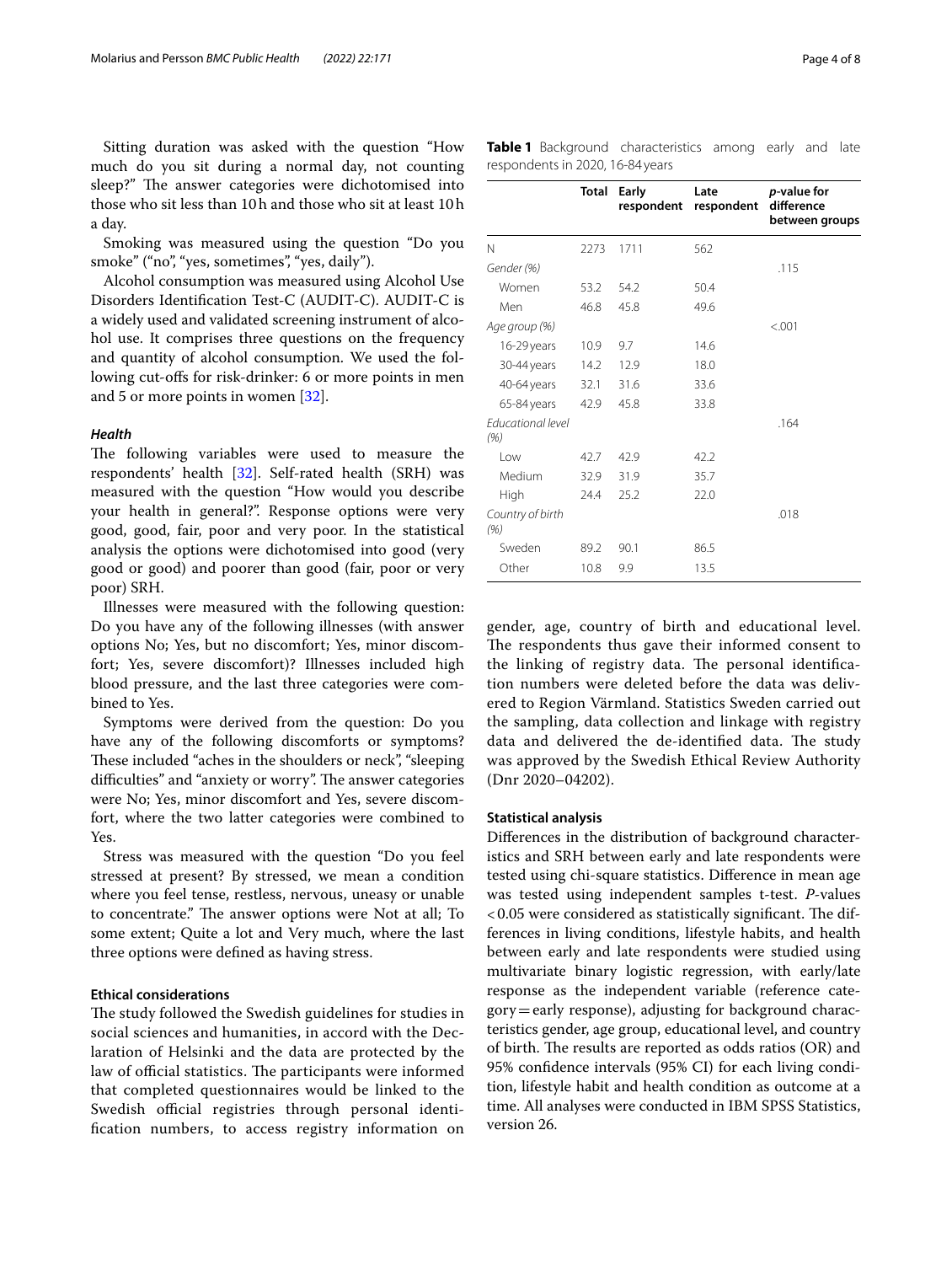<span id="page-4-0"></span>**Table 2** Living conditions, lifestyle factors and health among early and late respondents 16-84years in 2020 and adjusted odds ratios (with 95% confdence intervals in parenthesis) for living conditions, lifestyle factors and health among late respondents compared to early respondents

|                                              | <b>Total</b> |      | Early respondent Late respondent | p-value for difference between Adjusted OR <sup>b</sup> (95% CI)<br>respondent groups <sup>a</sup> |                     |
|----------------------------------------------|--------------|------|----------------------------------|----------------------------------------------------------------------------------------------------|---------------------|
| Living conditions (%)                        |              |      |                                  |                                                                                                    |                     |
| Economic difficulties                        | 10.2         | 9.0  | 13.9                             | .001                                                                                               | 1.37 (1.02-1.86)    |
| Social support                               | 90.3         | 90.4 | 90.0                             | .790                                                                                               | $1.07(0.77-1.49)$   |
| Trust in other people                        | 79.3         | 80.5 | 75.8                             | .019                                                                                               | $0.87(0.69 - 1.11)$ |
| Worried about losing one's job<br>(employed) | 10.6         | 8.6  | 16.0                             | < .001                                                                                             | 1.77 (1.19-2.64)    |
| Lifestyle factors (%)                        |              |      |                                  |                                                                                                    |                     |
| Physically active                            | 64.6         | 65.6 | 61.6                             | .089                                                                                               | $0.83(0.67 - 1.02)$ |
| Sits at least 10 h/day                       | 17.9         | 17.7 | 18.7                             | .576                                                                                               | $0.97(0.75-1.25)$   |
| Daily smoker                                 | 7.1          | 6.9  | 7.9                              | .424                                                                                               | $1.14(0.79-1.65)$   |
| Risk drinker                                 | 12.4         | 12.1 | 13.5                             | .373                                                                                               | $1.04(0.77-1.39)$   |
| Health (%)                                   |              |      |                                  |                                                                                                    |                     |
| Good self-rated health                       | 68.3         | 67.3 | 71.6                             | .057                                                                                               | $1.18(0.95 - 1.47)$ |
| Pain in shoulders or neck                    | 52.2         | 52.0 | 52.7                             | .787                                                                                               | $1.11(0.91 - 1.35)$ |
| High blood pressure                          | 33.3         | 34.4 | 30.1                             | .058                                                                                               | $1.03(0.81 - 1.30)$ |
| Sleeping difficulties                        | 43.6         | 45.5 | 37.7                             | .001                                                                                               | $0.75(0.61-0.92)$   |
| Anxiety or worry                             | 36.0         | 35.9 | 36.3                             | .870                                                                                               | $0.95(0.77 - 1.17)$ |
| <b>Stress</b>                                | 51.1         | 49.4 | 56.4                             | .004                                                                                               | $1.16(0.94-1.42)$   |
|                                              |              |      |                                  |                                                                                                    |                     |

a p-values are from chi-squared tests

b Odds ratios adjusted for gender, age group, educational level, and country of birth. Outcome measures are living conditions, lifestyle factors, and health. Early/late response is the independent variable (reference category = early response). Statistically significant odds ratios marked with bold

#### **Results**

Table [1](#page-3-0) shows the background characteristics of the study population among early and late respondents. Late respondents were younger than early respondents (mean age 53.5 and 58.2years, respectively, *p* <.05) and they had a larger proportion of persons born outside Sweden than early respondents. There were no statistically significant diferences in gender or level of education between the respondent groups.

Some diferences in living conditions, lifestyle factors and health between the two groups were observed (Table [2](#page-4-0)). Late respondents had more economic difficulties, had lower trust in other people, and were more often worried about losing their job than early respondents. There were no statistically significant differences between the groups regarding lifestyle factors. Sleeping difficulties were more common among early respondents whereas stress was more common among late respondents. Otherwise no statistically signifcant diferences in health problems were found.

Due to the diferences in age and country of birth between the groups, multivariate logistic regression analyses were carried out adjusting for gender, age group, educational level, and country of birth (last

column in Table [2](#page-4-0)). When adjusting for these background characteristics, statistically signifcant diferences between early and late respondents remained for economic difficulties and worry about losing one's job, which were more common among late respondents, and for sleeping difficulties, which were more common among early respondents. There were no differences in other living conditions nor in lifestyle factors. Self-rated health, high blood pressure, aches in shoulders or neck, anxiety or worry and stress did not differ between the groups when adjusting for background characteristics.

When the same multivariate logistic regression analyses were carried out in the corresponding survey in 2018, no statistically signifcant diferences were observed between early and late respondents for lifestyle factors or health variables (see Supplementary Table S[1,](#page-6-8) Additional fle [1\)](#page-6-8). For living conditions, the only statistically significant association was found for economic difficulties (OR: 1.64;  $95\%$  CI: 1.20-2.24). The prevalence of being worried about losing one's job did not difer between early and late respondents (OR: 1.03; 95% CI: 0.64-1.65). The same applies to sleeping difficulties (OR: 0.84; 95% CI: 0.67-1.05).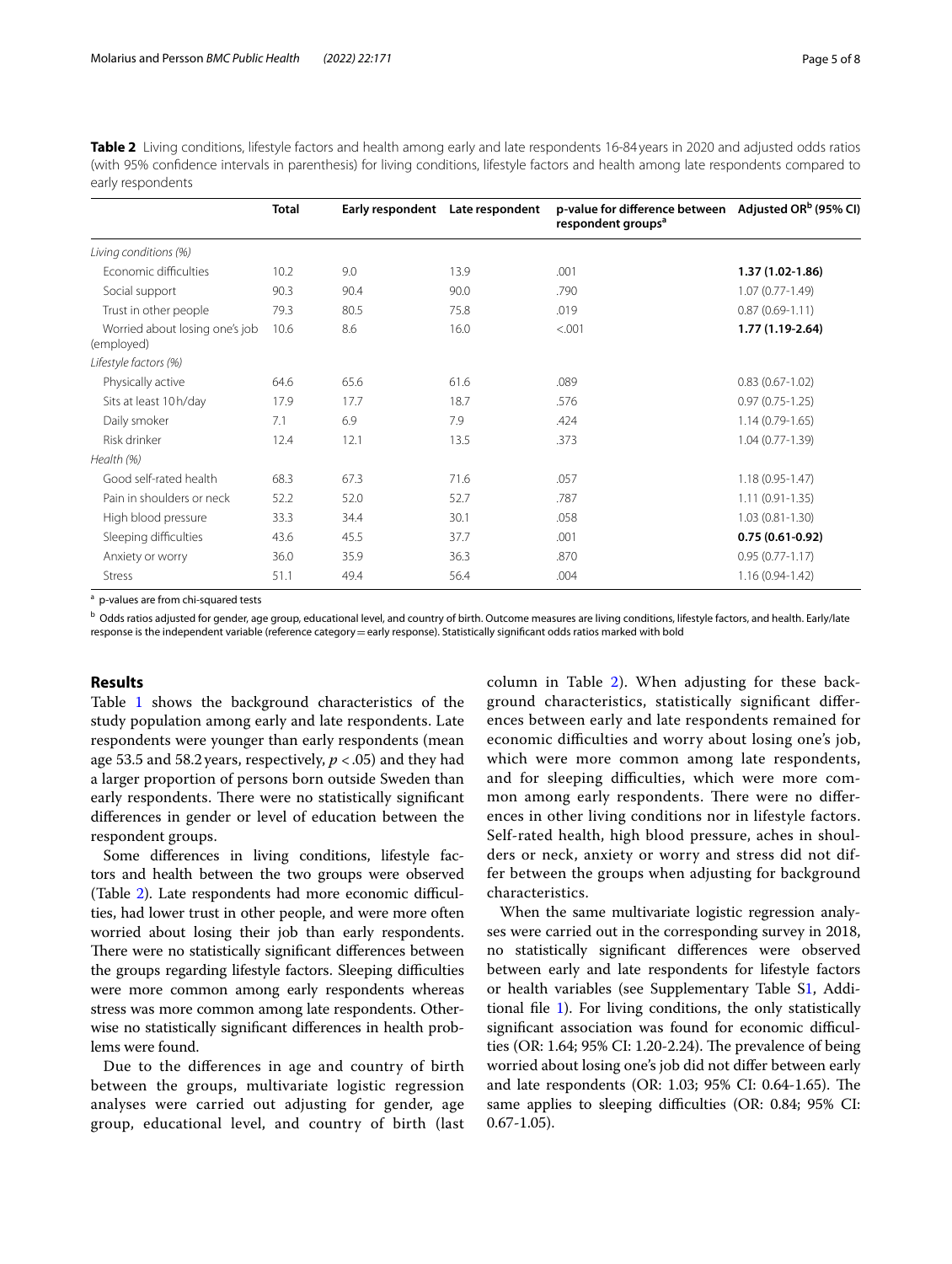#### **Discussion**

In this study, very few diferences were observed between early and late respondents in 2020 regarding living conditions, lifestyle factors and health. However, in the 2020-survey, it was more common among the late respondents to be worried about losing their job, and more common among the early respondents to report sleeping difficulties. These differences could not be seen in the corresponding survey in 2018.

The COVID-19 pandemic hit hard in Sweden in spring 2020 and until the last week in May 4499 people, predominantly persons over 70 years, had lost their lives and 2088 persons had been or were being treated in intensive care  $[31]$  $[31]$ . The short-term public health consequences of the COVID-19 pandemic and the restrictions related to it were however rather small at the population level in the present study. This is in line with the findings of the review of Prati et al. [[29\]](#page-7-19) who showed that the psychological impact of COVID-19 lockdowns was small in magnitude and highly heterogeneous, and no change for instance in social support was observed. Nevertheless, there can be subgroups where the impact has been detrimental. For example, Pierce et al. [\[33](#page-7-23)] found that even though the mental health of most UK adults remained resilient or returned to pre-pandemic levels between April and October 2020, about one in nine had a deteriorating or consistently poor mental health. Those in the deteriorating mental health group were more likely to be women, younger, without a partner, and have a previous mental illness  $[33]$  $[33]$ . The review of Freiberg et al. [\[30](#page-7-20)] reported, in turn, that physical activity decreased whereas sedentary behavior and alcohol consumption increased during the COVD-19 lockdown. But even though only studies using probability sampling were included in the review there were methodological shortcomings in many of these studies  $[30]$  $[30]$ . The only direct consequence of the pandemic in the present study seems to have been a rise in the proportion who worry about losing their job. Since worrying about losing one's job is associated with mental health problems [[9\]](#page-7-0), it can be assumed that if this increase persists or continues, it will have a detrimental efect for the future mental health of the population. The proportion of persons having economic difficulties was also higher among the late respondents, but since similar fndings were observed in the 2018 study, it is improbable that the diference in 2020 was due to the COVID-19 pandemic. Furthermore, this fnding underlines the point that researchers should be observant and not to draw hasty conclusions that study results are due to the pandemic just because they occur during the same time period. Moreover, since early and late respondents difer from each other in many health-related aspects, it is important to adjust for known background characteristics and take the period of time into account.

The result that sleeping difficulties were more common among early than late respondents is somewhat puzzling. Similar fndings were not observed in the 2018 study. An increase in the proportion who worry about losing their job suggests that an increase in sleeping difficulties may have been more likely. A cross-sectional study in Reggio Emilia in Italy, based on 1826 individuals, found that the frst lockdown may have worsened the quality of sleep [[34\]](#page-7-24). On the other hand, a study based on smartphone data in the US and 16 European countries found that the subjects increased their sleep duration but delayed their sleep onset during the COVID-pandemic in comparison to before the pandemic [\[35](#page-7-25)]. In Sweden, there was no total lockdown and the result that the mental well-being remained stable or was even higher after the outbreak of the pandemic among Swedish elderly [[1\]](#page-6-0) suggests that the changes in health are not necessarily always as expected. In addition, we did not fnd any increase in anxiety or worry or in stress. One, although somewhat improbable, explanation for the fact that late respondents reported less sleeping difficulties could be that an increasing number of employees were able to better control their working hours since they were working from home. This could perhaps contribute to better sleep. The decrease in sleeping difficulties may, of course, also be a spurious finding.

The response rate in our study was somewhat higher in 2020 (45%) than in 2018 (42%). This may have been due to the pandemic, increased interest in health issues, in recognizing the sender, the National Public Health Agency of Sweden, which had a press conference nearly every day at the beginning of the pandemic, or just because of chance.

Our sample was rather small, and we could not diferentiate any groups within the two categories. It is possible that some groups have been afected by the COVID-19 pandemic more than others, for example those who have lost their jobs or persons over 70years who were recommended to social isolation. It has been suggested that the pandemic will lead to increased inequalities in health [[36\]](#page-7-26). In this study we were not able to assess health inequalities and changes in them. Also, the time frame was short and the efect of the second wave during the late autumn 2020 and other long-term consequences are not yet known. The survey was also limited to one county, where the number of cases treated in hospital care in relation to population was rather limited compared to for example the county of Stockholm  $[31]$  $[31]$ . The restrictions due to the pandemic were, however, similar.

The strength of our study is that it is based on a random population sample and the same questionnaire was used both by the early and late respondents. Another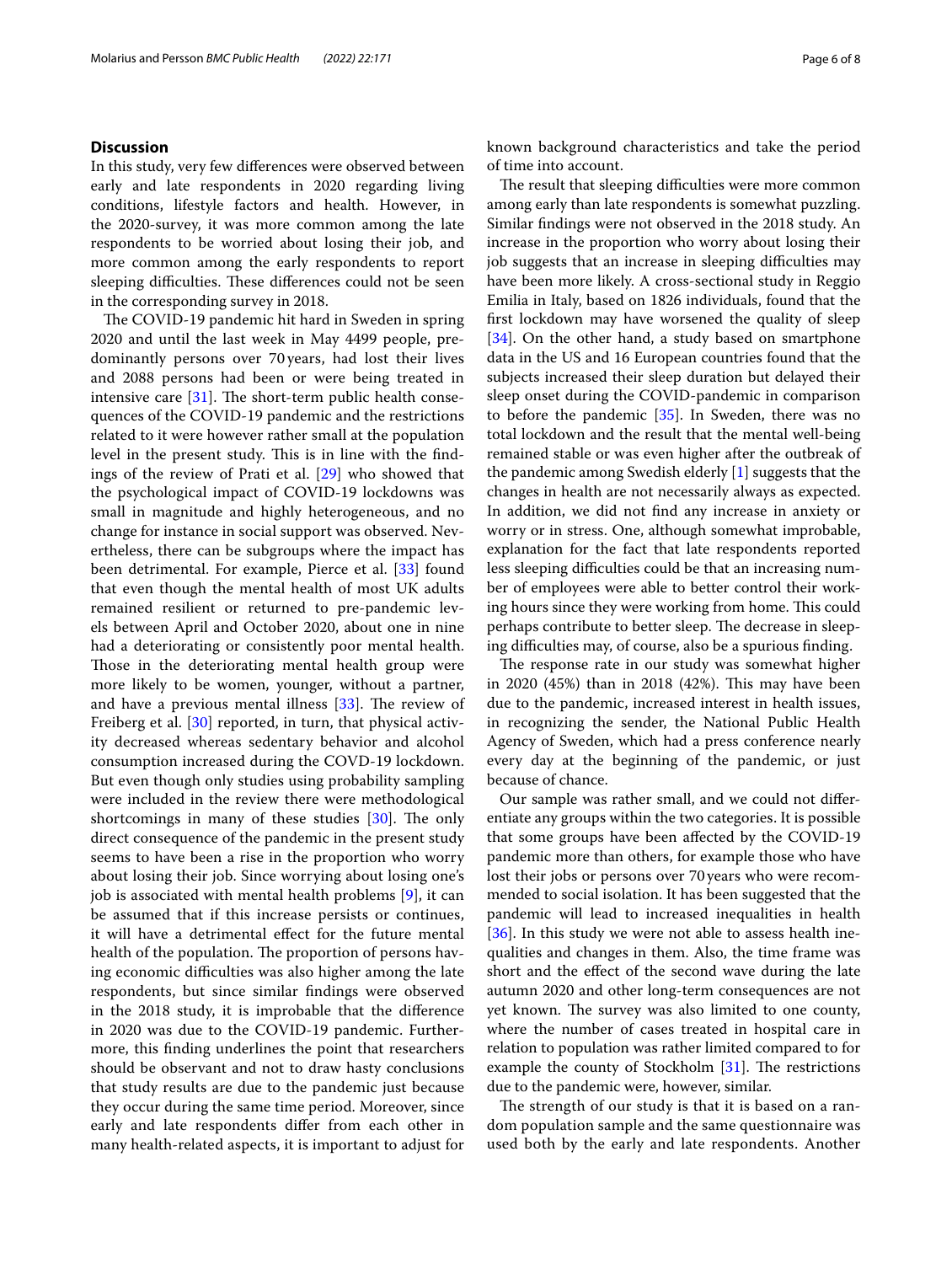advantage is that we could compare the results directly with the survey carried out in 2018 so that false conclusions could be avoided. Several studies on the adverse efects of the pandemic on mental health and risk factors among adults have already been published [\[2](#page-6-1), [26](#page-7-16), [27\]](#page-7-17). However, it has been noted that these have usually been conducted only after the outbreak of the COVID-19 pandemic and been based on questionnaires distributed via social media, leading to self-selection and probable exaggerated effects of the pandemic [[28–](#page-7-18)[30\]](#page-7-20). Many papers on the pandemic have been published in public health journals, and even though more studies using robust methodology have been published since the early days of the pandemic, papers showing data based on robust methods have been scarce [\[29](#page-7-19), [30,](#page-7-20) [37\]](#page-7-27). In addition, the results can vary between countries and the time of the study. For example, a study from Austria showed that COVID-19 restriction measures resulted in increased, but only on short-term, levels of loneliness among older adults during the lockdown [[38](#page-7-28)].

#### **Conclusions**

In conclusion, there was a statistically signifcant difference between early and late respondents in the study population in 2020 for worry about losing one's job that could not be observed in the 2018-material. It is probable that this is attributable to the outbreak of the COVID-19 pandemic. The observed decrease in sleeping difficulties remains more puzzling. More research on the short- and long-term public health consequences of the pandemic in the general population and in diferent subgroups as well diferences between populations, using robust data and methods, is thus needed.

#### **Abbreviations**

OR: Odds ratio; CI: Confdence interval; AUDIT-C: Alcohol Use Disorders Identifcation Test-C; SRH: Self-rated health; WHO: World Health Organization.

#### **Supplementary Information**

The online version contains supplementary material available at [https://doi.](https://doi.org/10.1186/s12889-021-12315-1) [org/10.1186/s12889-021-12315-1](https://doi.org/10.1186/s12889-021-12315-1).

<span id="page-6-8"></span>**Additional fle 1: Table S1**. Living conditions, lifestyle factors and health among early and late respondents 16-84 years in 2018 and adjusted odds ratios (with 95% confdence intervals in parenthesis) for living conditions, lifestyle factors and health among late respondents compared to early respondents.

#### **Acknowledgements**

We thank Bernard Swift and Anna Swift-Johannison for helpful comments on the English language.

#### **Authors' contributions**

Both authors (AM and CP) participated in designing the study and in interpreting the results. AM drafted the manuscript and conducted the statistical

analyses. Both authors contributed to writing and revising the manuscript and have read and approved the fnal version of the manuscript.

#### **Funding**

Open access funding provided by Karlstad University. The survey was funded by Region Värmland.

#### **Availability of data and materials**

The datasets generated and/or analysed during the current study are not publicly available due to confdentiality and regulations under the Swedish law (the Public and Privacy Act 2009: 400, Chapter 24, Section 8), but descriptive data in table form are available from the corresponding author on reasonable request.

#### **Declarations**

#### **Ethics approval and consent to participate**

The study was approved by the Swedish Ethical Review Authority (Dnr 2020–04202). The respondents gave their informed consent to the linking of registry data by answering the questionnaire. The dataset includes subjects who are 16-17 years old, but according to the Swedish regulations they do not need an informed consent from a parent or guardian to answer the questionnaire. The study followed the Swedish guidelines for studies in social sciences and humanities, in accord with the Declaration of Helsinki and the data are protected by the law of official statistics.

#### **Consent for publication**

Not applicable.

#### **Competing interests**

The authors declare that they have no competing interests.

#### **Author details**

<sup>1</sup> Centre for Clinical Research, Region Värmland, 651 85 Karlstad, Sweden.<br><sup>2</sup> Department of Public Hoalth Sciences, Karlstad University Karlstad, Swe <sup>2</sup> Department of Public Health Sciences, Karlstad University, Karlstad, Sweden. <sup>3</sup> Department for Sustainable Development, Region Örebro County, Örebro, Sweden.

Received: 19 February 2021 Accepted: 8 November 2021 Published online: 25 January 2022

#### **References**

- <span id="page-6-0"></span>1. Kivi M, Hansson I, Bjälkebring P. Up and about: older adults' well-being during the COVID-19 pandemic in a Swedish longitudinal study. J Gerontol B Psychol Sci Soc Sci. 2021;76:e4–9.
- <span id="page-6-1"></span>2. McCracken L, Badinlou F, Buhrman M, Brocki K. Psychological impact of COVID-19 in the Swedish population: depression, anxiety, and insomnia and their associations to risk and vulnerability factors. Eur Psychiatry. 2020;63:E81.
- <span id="page-6-2"></span>3. The Guardian Rise in depression and anxiety day after UK lockdown announced – study 31 March 2020. [https://www.theguardian.com/](https://www.theguardian.com/world/2020/mar/31/rise-in-depression-and-anxiety-day-after-uk-lockdown-announced-study-coronavirus) [world/2020/mar/31/rise-in-depression-and-anxiety-day-after-uk-lockd](https://www.theguardian.com/world/2020/mar/31/rise-in-depression-and-anxiety-day-after-uk-lockdown-announced-study-coronavirus) [own-announced-study-coronavirus.](https://www.theguardian.com/world/2020/mar/31/rise-in-depression-and-anxiety-day-after-uk-lockdown-announced-study-coronavirus) Accessed 20 September 2021.
- <span id="page-6-3"></span>4. SVT. Arbetslösa riskerar att dö i förtid. [The unemployed are at risk to die prematurely.] 26 March 2020. [https://www.svt.se/nyheter/inrikes/arbet](https://www.svt.se/nyheter/inrikes/arbetslosa-riskerar-att-do-i-fortid) [slosa-riskerar-att-do-i-fortid.](https://www.svt.se/nyheter/inrikes/arbetslosa-riskerar-att-do-i-fortid) Accessed 20 September 2021.
- <span id="page-6-4"></span>5. Vågerö D, Garcy AM. Does unemployment cause long-term mortality? Selection and causation after the 1992-96 deep Swedish recession. Eur J Pub Health. 2016;26:778–83.
- <span id="page-6-5"></span>6. Brooks SK, Webster RK, Smith LE, Woodland L, Wessely S, Greenberg N, et al. The psychological impact of quarantine and how to reduce it: rapid review of the evidence. Lancet. 2020;395:912–20.
- <span id="page-6-6"></span>7. Karolinska Institutet. Covid-19: Resurser för psykiskt välbefnnande. [Covid-19: Resources for psychological well-being.] Nationellt Centrum för Suicidforskning och Prevention, 2020. [https://ki.se/nasp/covid-19](https://ki.se/nasp/covid-19-resurser-for-psykiskt-valbefinnande) [resurser-for-psykiskt-valbefnnande.](https://ki.se/nasp/covid-19-resurser-for-psykiskt-valbefinnande) Accessed 20 September 2021.
- <span id="page-6-7"></span>8. World Health Organization. Mental health & COVID-19. WHO, 2020. <https://www.who.int/teams/mental-health-and-substance-use/covid-19>. Accessed 20 September 2021.